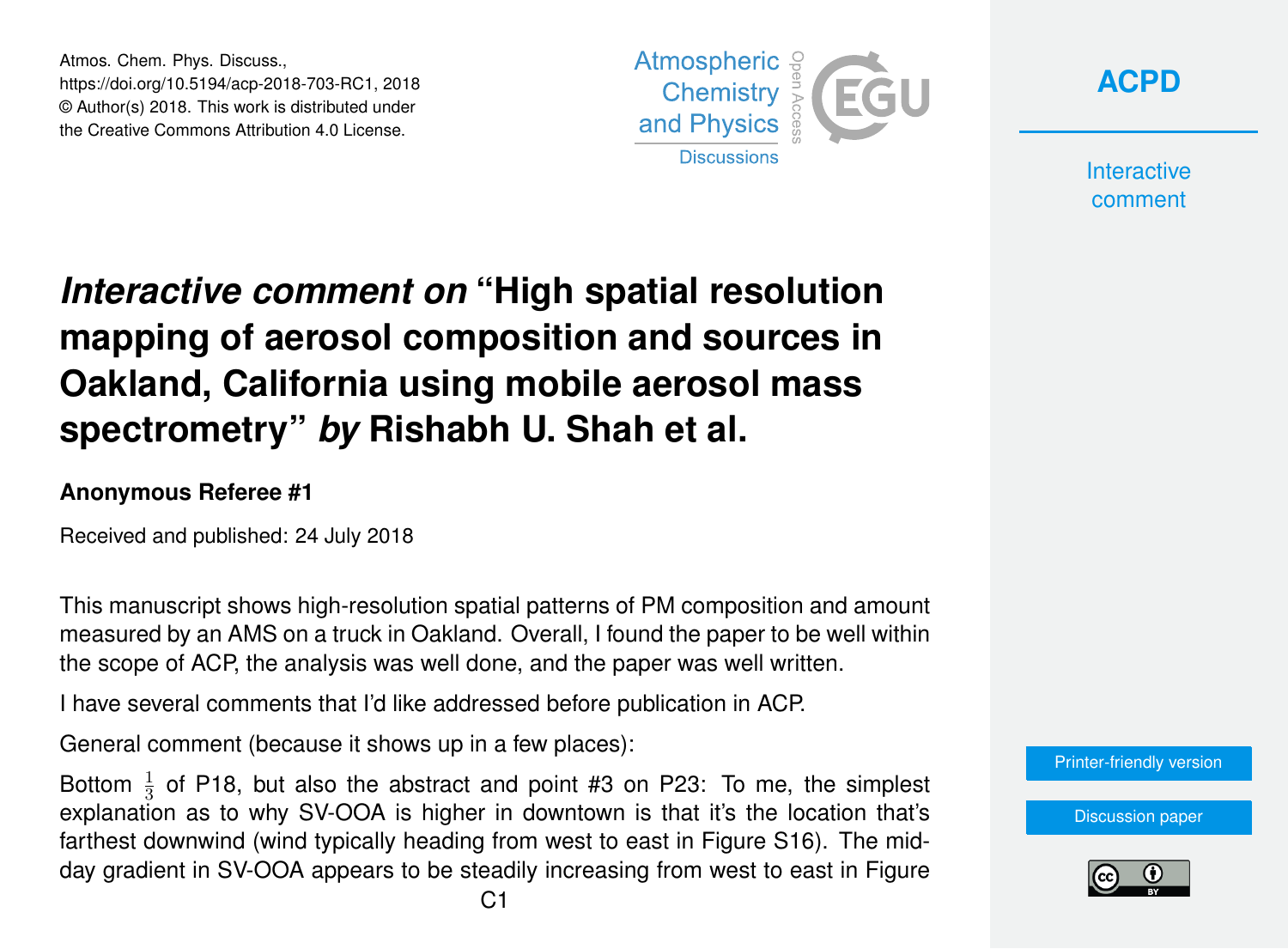9, rather than a step change to higher values when entering downtown. The air starts picking up SOA precursors when it first hits land (either on the west or east sides of the bay) and SOA forms as the air moves across Oakland. Certainly more precursors are being added in Downtown, which helps, but the air as simply had more time to make SOA from the precursors (or oxidize the HOA and COA) by the time the air reaches downtown.

The proposed hypotheses in the manuscript that deal with enhanced photochemical activity seem like less straightforward explanations. Downtown might be in a high-NOx regime, which would lower OH (acting against the proposed HONO source).

Unless I'm missing something, I don't know why the simple "amount of time spent over land" hypothesis isn't prominent in the paper.

Specific comments:

Abstract: The final sentence is subjective and unnecessary, in my opinion. The paper shows many things that would seem to be unique to Oakland (in addition to things that are likely common with other urban locations).

P2 L14-15: The length and time scales don't seem to match. Winds would need to be very stagnant («1 km/hr) in order for "hundreds of meters" to correspond to "hours".

P3 L7: need a comma after "legislations"

P3 L10: I had to look up what "drayage" meant, and I suspect others might not know as well. Since the word is used quite a bit in the paper, it may be worth giving a very brief explanation here.

P6 L25-30: I know, generally, what bootstrapping statistical methods are, and I've used some. However, there was not enough info in this paragraph to really understand what was done (I could not repeat the analysis based on this description).

**Interactive** comment

[Printer-friendly version](https://www.atmos-chem-phys-discuss.net/acp-2018-703/acp-2018-703-RC1-print.pdf)

[Discussion paper](https://www.atmos-chem-phys-discuss.net/acp-2018-703)



Interactive comment on Atmos. Chem. Phys. Discuss., https://doi.org/10.5194/acp-2018-703,